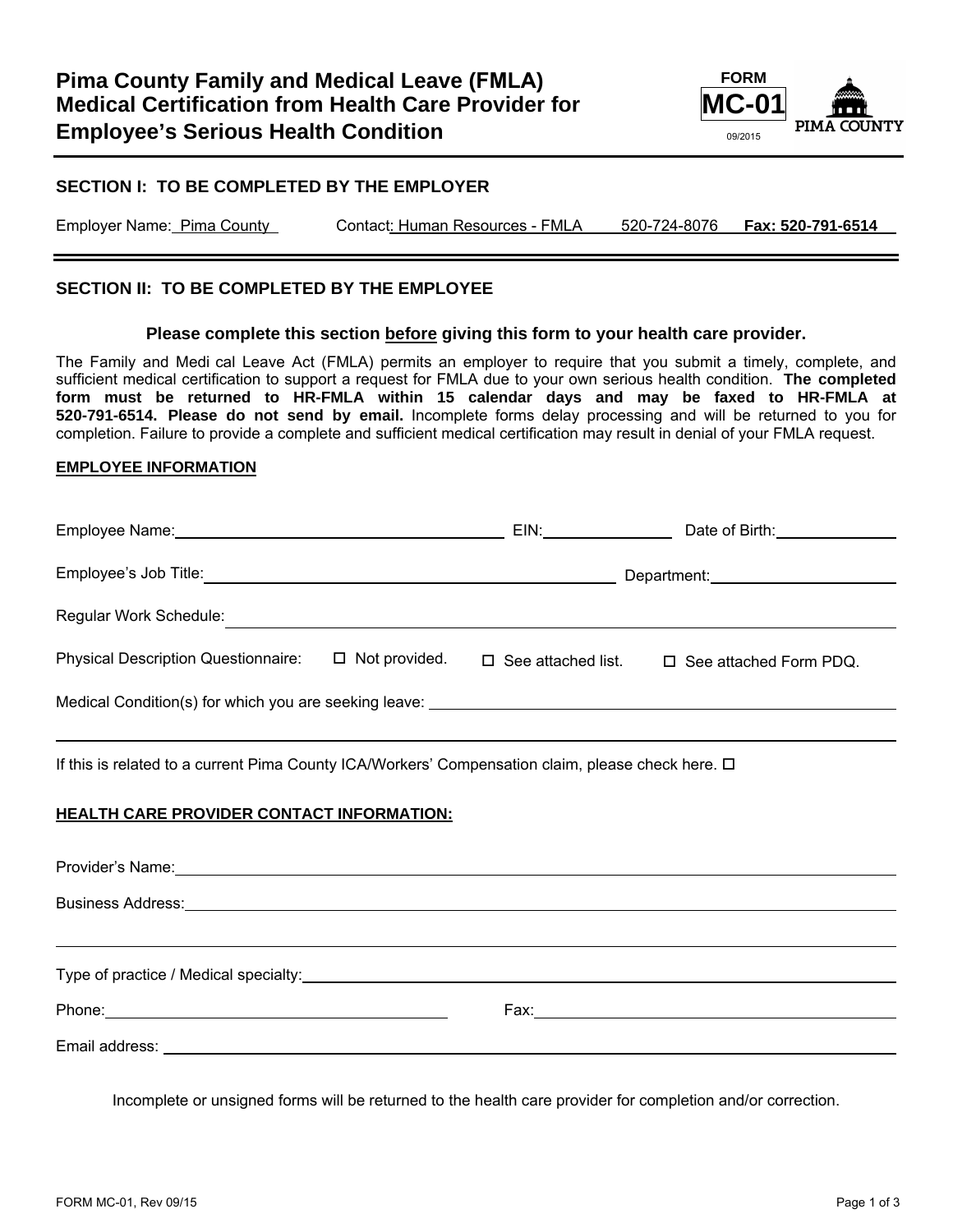# **Pima County FMLA Medical Certification for Employee's Serious Health Condition**

Patient/Employee Name: Date of Birth:

## **SECTION III: TO BE COMPLETED BY THE HEALTH CARE PROVIDER**

**INSTRUCTIONS TO THE HEALTH CARE PROVIDER:** Your patient, named above, has requested leave under the FMLA for the condition(s) listed on page 1. Answer all applicable parts of pages 2 and 3 completely and legibly. Several questions seek a response as to the frequency or duration of a condition, treatment, etc. Your answers should be your best estimate based upon your medical knowledge, experience, and examination of the patient. Limit your responses to the condition(s) for which the employee is seeking leave. Be as specific as you can. Terms such as "lifetime," "unknown," or "indeterminate" may not be sufficient to determine FMLA coverage. Incomplete or unsigned forms will be returned to the health care provider for completion and/or correction. *If you have any questions regarding completion of this form, contact HR-FMLA at 520-724-8076. The completed form may be faxed to HR-FMLA at 520- 791-6514. Please do not send by email.* 

## **PART A: MEDICAL FACTS**

The Genetic Information Nondiscrimination Act of 2008 (GINA) prohibits employers and other entities covered by GINA Title II from requesting or requiring genetic information of an individual or family member of the individual, except as specifically allowed by this law**.** 'Genetic Information' as defined by GINA includes an individual's family medical history, the results of an individual's or family member's genetic tests, the fact that an individual or an individual's family member sought or received genetic services, and genetic information of a fetus carried by an individual or an individual's family member or an embryo lawfully held by an individual or family member receiving assistive reproductive services. **To comply with this law, we are asking that you do not provide any genetic information when responding to this request for medical information.** 

- 1. Medical condition for which the patient is requesting leave, diagnosis, and/or symptoms:
- 2. Approximate date condition began:
- 3. Probable duration of condition:
- 4. Date(s) you treated the patient for this condition:
- 5. Was the patient (or will the patient be) admitted for an overnight stay in a hospital, hospice, or residential medical care facility for this current condition?  $\Box$  No  $\Box$  Yes **If yes**, date(s) of admission and facility name:
- 6. Will the patient need to have treatment visits at least twice per year due to the condition?  $\Box$  No  $\Box$  Yes
- 7. Was medication, other than over-the-counter medication, prescribed?  $\Box$  No  $\Box$  Yes
- 8. Was the patient referred to other health care provider(s) for evaluation or treatment (e.g. physical therapist)?<br>I No  $\Box$  Yes **If ves**, state the nature of evaluation or treatments and expected duration of treatm If yes, state the nature of evaluation or treatments and expected duration of treatment:
- 9. Is the medical condition pregnancy?  $\Box$  No  $\Box$  Yes **If yes**, expected delivery date:  $m/da$ y/yr
- 10. Is the patient **unable** to perform any of the essential functions of the job due to the condition?  $\Box$  No  $\Box$  Yes

*(Example: unable to walk during flare-up, unable to lift more than 25 lbs during surgery recovery period.)*